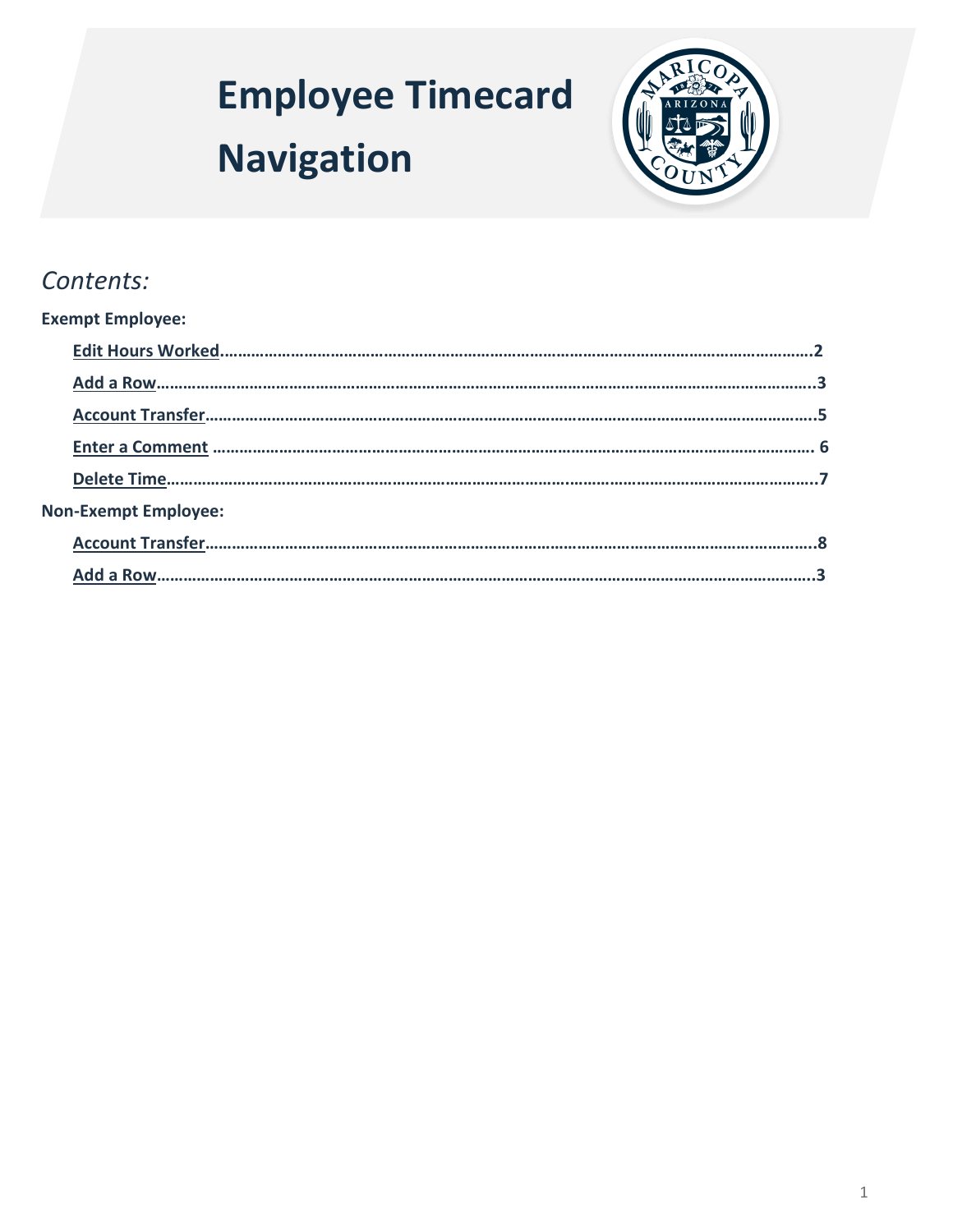#### <span id="page-1-0"></span>**Edit Hours Worked**: Complete the following steps to edit your time.

*Starting Point: Dashboard > Timecard > Edit (pencil icon)* 

| <br><b>Step</b> | . <b>.</b> . <b>.</b><br><b>Action</b>                                                                                                                                                                                                                                                                                                                                                                                                                                                                    |
|-----------------|-----------------------------------------------------------------------------------------------------------------------------------------------------------------------------------------------------------------------------------------------------------------------------------------------------------------------------------------------------------------------------------------------------------------------------------------------------------------------------------------------------------|
| $\mathbf{1}$    | <b>TUE</b><br><b>WED</b><br>TH<br>8<br>$\mathcal{P}^{\pm}$<br>$\overline{7}$<br>o.<br>8(<br>8.00<br>8.00<br><b>HR</b><br><b>HRS</b><br><b>HRS</b><br>Click the pencil icon on<br>THU, OCT 8<br>the day you want to edit,<br>then click Add Entry:<br>8.0<br>Hours Worked<br><b>O</b> ADD ENTRY<br>PREV DAY<br><b>NEXT DAY</b>                                                                                                                                                                             |
| $\overline{2}$  | The system defaults to the Hours Worked paycode. Add the hours, then select the account. You can<br>add additional entries (rows) at this time, just click "Add Entry" and repeat the steps until you have<br>added all your entries, then click Save and Close:<br><b>HOURS</b><br>9.00<br><b>Hours Worked</b><br>HOURS<br>PAY CODE<br>$\checkmark$<br>hh.hh<br>Hours Worked<br>ACCOUNT<br>Please Select<br>$\check{~}$<br>O NEW ACCOUNT<br><b>O</b> ADD ENTRY<br>PREV DAY<br>NEXT DAY<br>SAVE AND CLOSE |
| 3               | The system will add those hours worked to the hours already on your schedule:<br><b>MON</b><br>30<br>ℐ<br>17.00<br><b>HRS</b>                                                                                                                                                                                                                                                                                                                                                                             |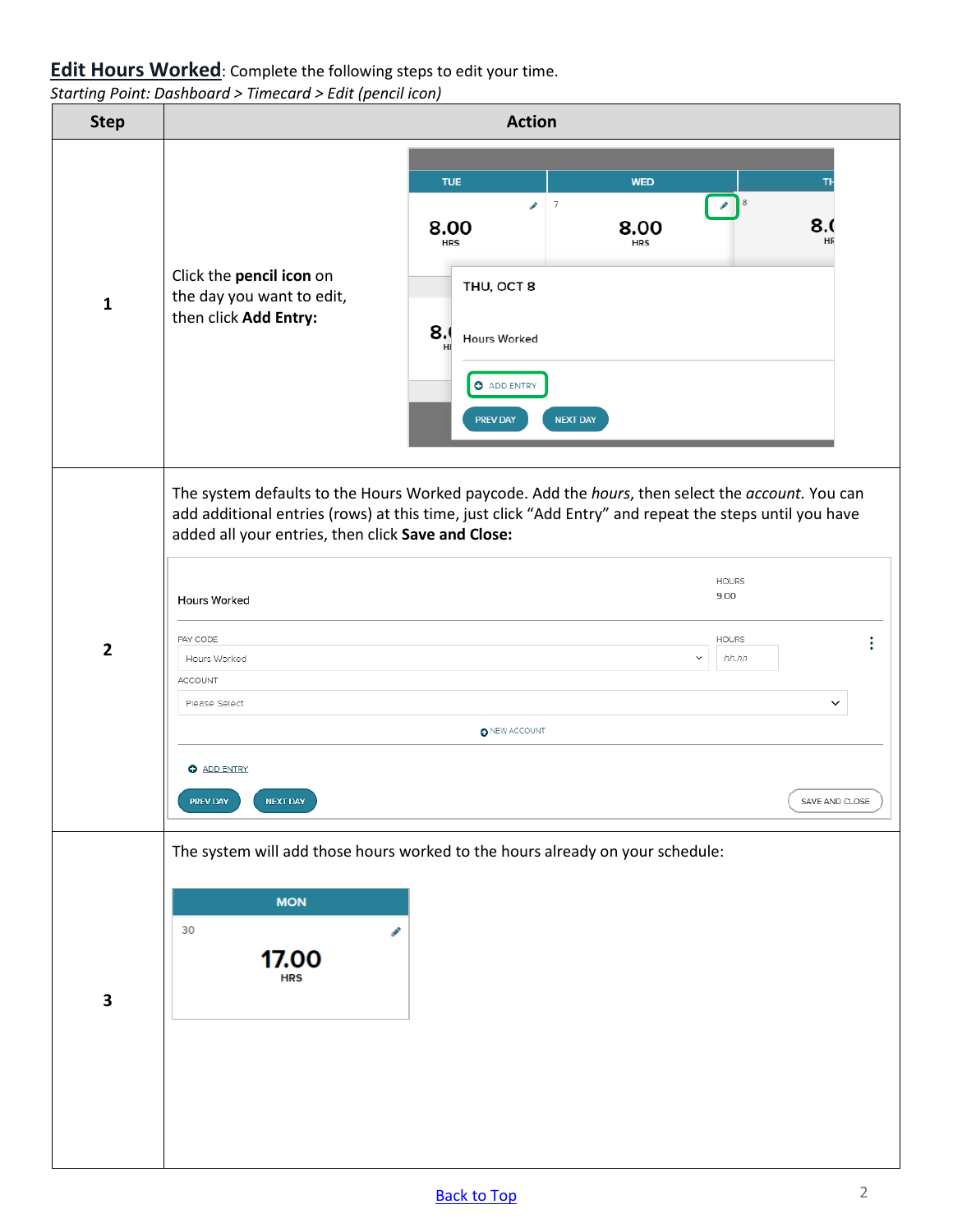<span id="page-2-1"></span>

|   | Click the edit icon, then click the ellipses icon next to the Hours Worked entry you want to delete (i.e.<br>the entry with the incorrect hours): |                                                     |  |
|---|---------------------------------------------------------------------------------------------------------------------------------------------------|-----------------------------------------------------|--|
|   | Hours Worked                                                                                                                                      | <b>HOURS</b><br>8.00                                |  |
|   | Home Account                                                                                                                                      |                                                     |  |
|   | <b>Hours Worked</b>                                                                                                                               | HOURS<br>9.00                                       |  |
|   | Home Account                                                                                                                                      |                                                     |  |
|   | <b>O</b> ADD ENTRY                                                                                                                                |                                                     |  |
|   | <b>PREV DAY</b><br><b>NEXT DAY</b>                                                                                                                | SAVE AND CLOSE                                      |  |
|   | Click Delete, then click Save and Close:                                                                                                          |                                                     |  |
|   | Hours Worked                                                                                                                                      | 11<br><b>HOURS</b><br>$\left(\vdots\right)$<br>8.00 |  |
|   | Home Account                                                                                                                                      | Se Edit<br>Comment                                  |  |
| 4 | <b>Hours Worked</b>                                                                                                                               | <b>自</b> Delete<br><b>HOURS</b><br>9.00             |  |
|   | Home Account                                                                                                                                      |                                                     |  |
|   | <b>O</b> ADD ENTRY                                                                                                                                |                                                     |  |
|   | PREV DAY<br><b>NEXT DAY</b>                                                                                                                       | SAVE AND CLOSE                                      |  |
|   |                                                                                                                                                   |                                                     |  |
| 5 | Repeat on any additional days where you need to edit your hours worked.                                                                           |                                                     |  |

#### <span id="page-2-0"></span>**Add a Row**: Complete the following steps to add an entry.

*Starting Point: Dashboard > Timecard*

| <b>Step</b>  | <b>Action</b>                                                          |                                                                                                                   |  |
|--------------|------------------------------------------------------------------------|-------------------------------------------------------------------------------------------------------------------|--|
|              |                                                                        | <b>TUE</b><br><b>WED</b><br>8<br>$\overline{7}$<br>₽<br>◢<br>8.<br>8.00<br>8.00<br>HR<br><b>HRS</b><br><b>HRS</b> |  |
| $\mathbf{1}$ | Click the pencil (edit) icon on the<br>timecard, then click Add Entry: | THU, OCT 8<br>8.<br>Hours Worked<br>HI<br><b>O</b> ADD ENTRY<br><b>NEXT DAY</b><br>PREV DAY                       |  |

#### [Back to Top](#page-0-0)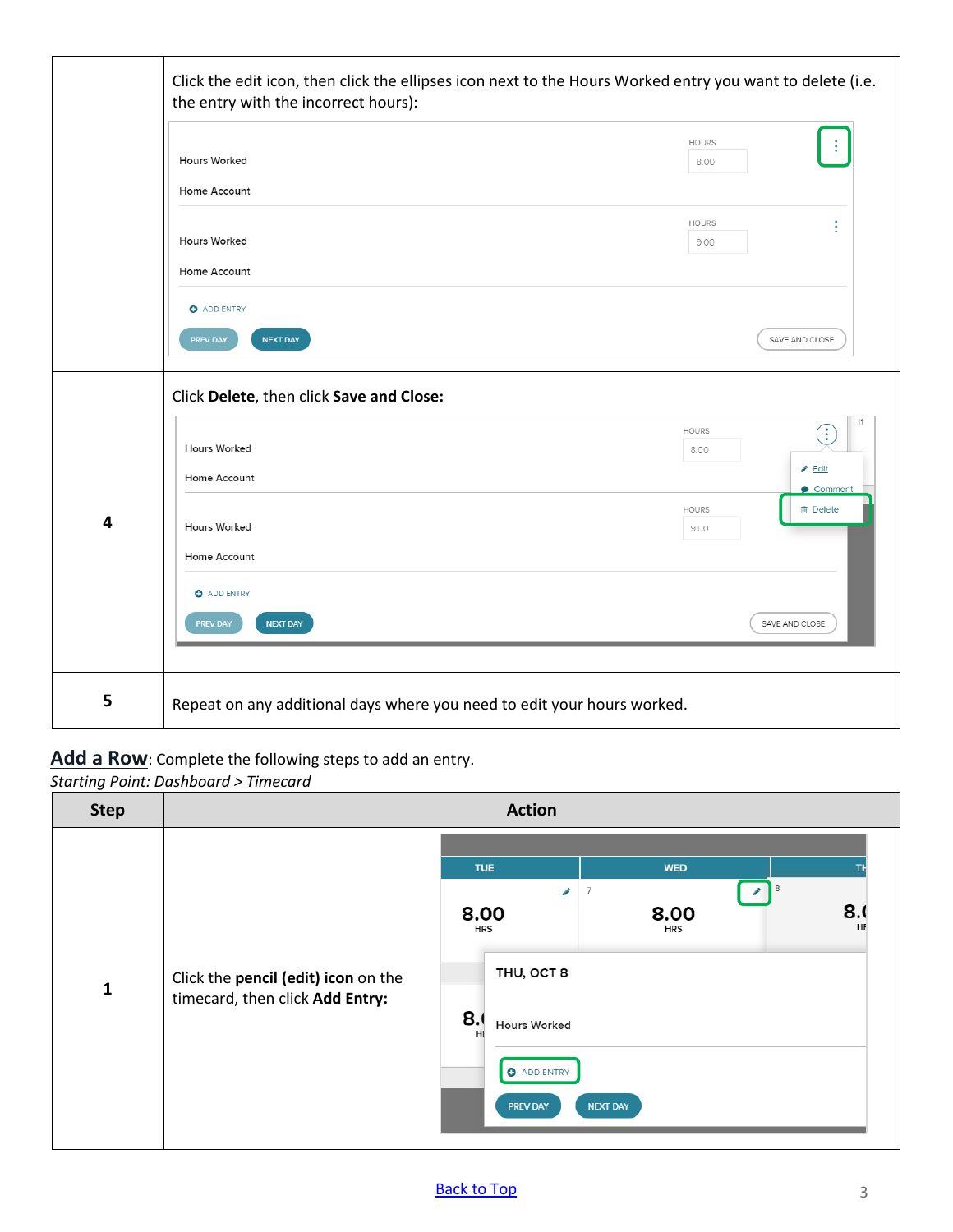| $\overline{2}$          | Hours Worked                                                                      | <b>HOURS</b><br>8.00         |
|-------------------------|-----------------------------------------------------------------------------------|------------------------------|
|                         | PAY CODE                                                                          | <b>HOURS</b>                 |
|                         | TEL-Telecommuting                                                                 | 8.00<br>$\checkmark$         |
|                         | ACCOUNT<br>Home Account                                                           | $\times$ $\backsim$          |
|                         |                                                                                   | O NEW ACCOUNT                |
|                         | <b>O</b> ADD ENTRY                                                                |                              |
|                         |                                                                                   |                              |
|                         |                                                                                   |                              |
|                         | <b>NEXT DAY</b><br>PREV DAY                                                       | SAVE AND CLOSE               |
|                         | Click Save and Close. Repeat on additional days as needed.<br><b>Hours Worked</b> | <b>HOURS</b><br>8.00         |
|                         | PAY CODE                                                                          | <b>HOURS</b><br>$\checkmark$ |
|                         | TEL-Telecommuting<br>ACCOUNT                                                      | 8.00                         |
| $\overline{\mathbf{3}}$ | Home Account                                                                      | $\times$ $\backsim$          |
|                         | O NEW ACCOUNT                                                                     |                              |
|                         | <b>O</b> ADD ENTRY                                                                |                              |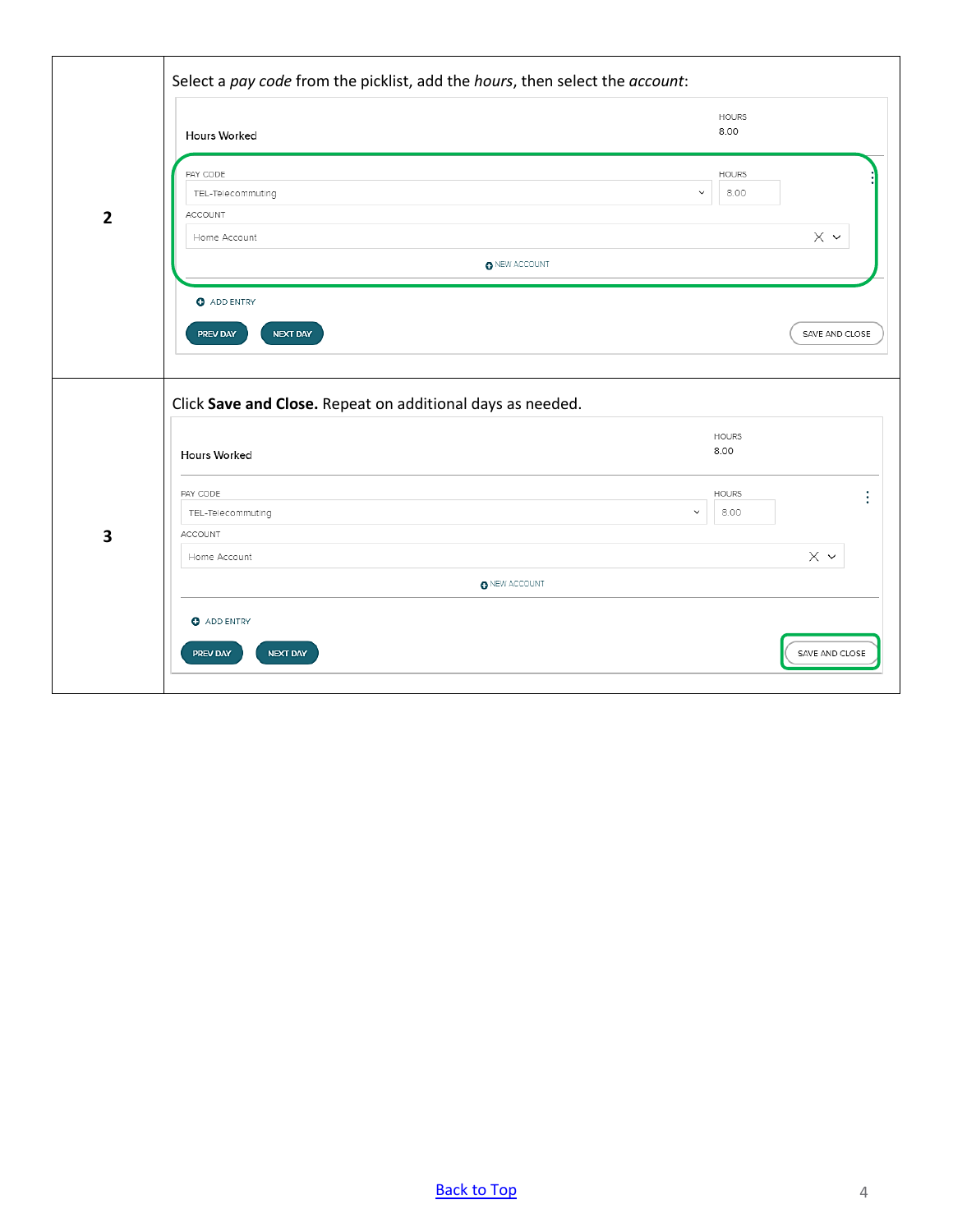<span id="page-4-0"></span>**Exempt Employee Account Transfer:** Once you have navigated to your timecard, follow the steps below to

complete an account transfer.

*Starting Point: Dashboard > Timecard*

| <b>Step</b>  | <b>Action</b>                    |                                                                                                                 |
|--------------|----------------------------------|-----------------------------------------------------------------------------------------------------------------|
|              |                                  | To transfer hours to another account, click the date, then Account Transfer:                                    |
|              | <b>TUE</b>                       | $\times$<br>WED, MAR 13                                                                                         |
|              | 6<br>8.00                        | ℐ<br><b>HOURS</b><br>DO<br>9:00<br><b>Hours Worked</b><br>RS                                                    |
|              | <b>HRS</b>                       | <b>ACCOUNT</b><br>÷<br>$\checkmark$                                                                             |
|              |                                  | <b>O</b> ACCOUNT TRANSFER<br><b>WORK RULE</b><br>$\checkmark$                                                   |
| $\mathbf{1}$ |                                  | The Account field displays the five most<br>recent transfers, in a quick pick format<br>$\times$<br>WED, MAR 13 |
|              |                                  | ACCOUNT<br>Ξ<br>٨<br>Home Account<br>111999952111                                                               |
|              |                                  | 111999917111<br>/ATL01//999949///<br>/ATL01/////<br>/ CINO1 / / / /                                             |
|              |                                  | Account Transfer                                                                                                |
|              |                                  | //////2670<br>Industry<br>Q Search<br>Pay Group                                                                 |
|              |                                  | Location<br>Code<br>Description<br>Department<br>2440<br>Metallurgist                                           |
|              |                                  | Manager<br>2614<br>Machine Operator<br>Reserved                                                                 |
|              |                                  | 2616<br>Assembler<br>Job Code<br>Test Technician I<br>2654                                                      |
|              | Click on the applicable account, |                                                                                                                 |
| $\mathbf{2}$ | then click Select:               | 2670<br>Mechanic I                                                                                              |
|              |                                  | 2680<br>rechanic<br>3134<br>Maintenance Technician                                                              |
|              |                                  | 3154<br>QA Technician I                                                                                         |
|              |                                  | 3156<br>QA Technician II                                                                                        |
|              |                                  | 3162<br>Inspector<br>$\overline{\phantom{a}}$<br>$\,$                                                           |
|              |                                  |                                                                                                                 |
|              |                                  | (sH)<br>O RESTORE HOME ACCOUNT                                                                                  |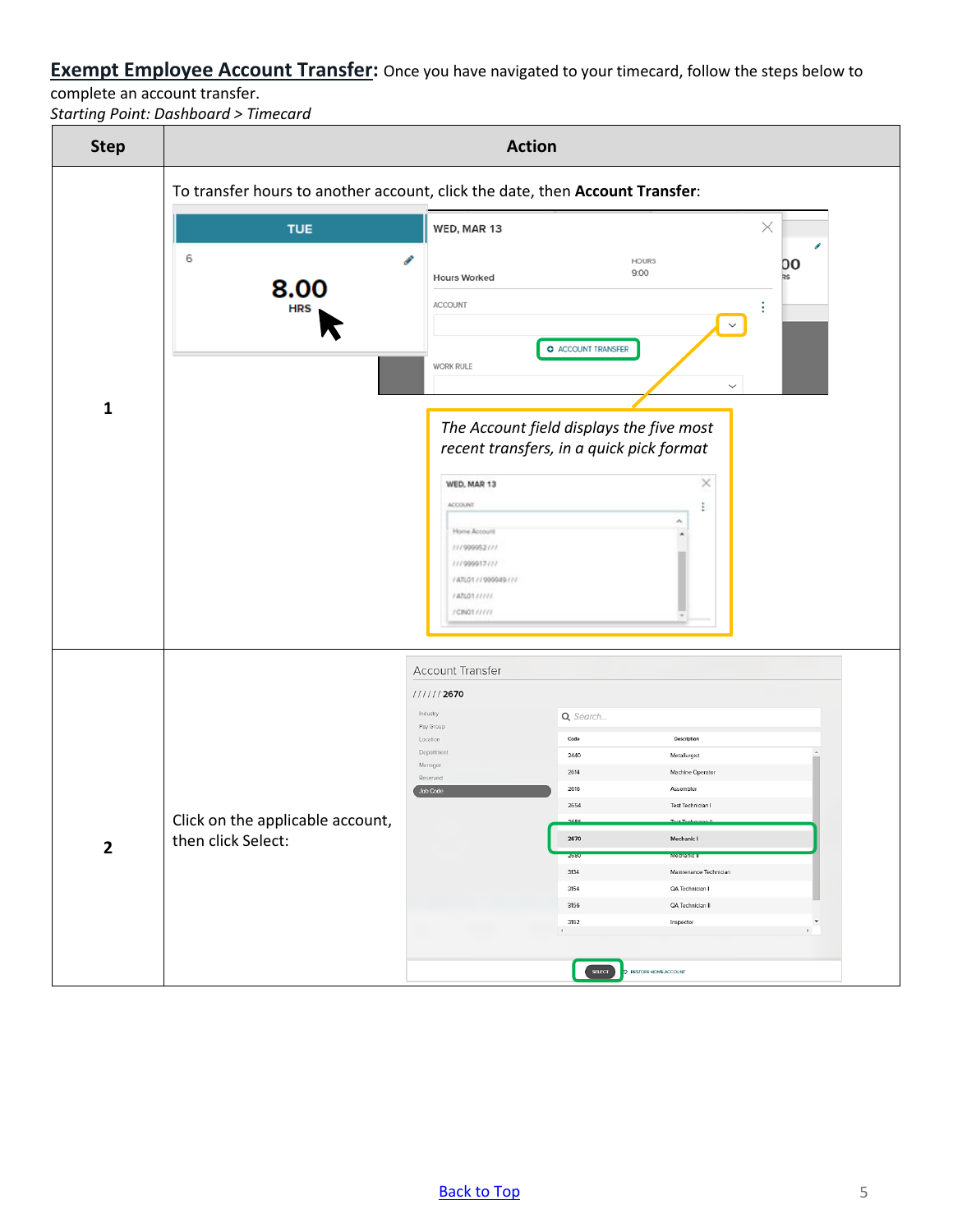|   |                                                                    | <b>HOURS</b><br>9:00<br><b>Hours Worked</b>                                                                                                                                                                      |
|---|--------------------------------------------------------------------|------------------------------------------------------------------------------------------------------------------------------------------------------------------------------------------------------------------|
|   | ACCOUNT<br>$\checkmark$                                            |                                                                                                                                                                                                                  |
| 3 | Enter your hours in the Hours field,<br>then click Save and Close: | <b>Q</b> ACCOUNT TRANSFER<br><b>WORK RULE</b><br>$\checkmark$<br>PAY CODE<br><b>HOURS</b><br>hh:mm<br>Hours Worked<br>$\checkmark$<br><b>O</b> ADD ENTRY<br>SAVE AND CLOSE<br><b>NEXT DAY</b><br><b>PREV DAY</b> |

#### <span id="page-5-0"></span>**Enter a Comment**: Complete the following steps to enter a comment.

*Starting Point: Dashboard > Timecard > Edit* 

| <b>Step</b>             | <b>Action</b>                                                                                                                                                                                                                                                                              |               |
|-------------------------|--------------------------------------------------------------------------------------------------------------------------------------------------------------------------------------------------------------------------------------------------------------------------------------------|---------------|
|                         | <b>MON</b><br><b>TUE</b><br><b>WED</b><br><b>THU</b><br><b>FRI</b><br>$\bigtriangledown$ 13<br>14<br>11<br>$\bigtriangledown$ 12<br>s.<br>15<br>v<br>4:00<br>8:00<br>8:00<br>8:00<br>8:00<br><b>HRS</b><br><b>HRS</b><br><b>HRS</b><br><b>HRS</b><br><b>HRS</b><br>$\times$<br>WED, MAR 13 |               |
| $\mathbf{1}$            | 18<br>Click the vertical ellipsis icon<br>E<br><b>HOURS</b><br>8:<br><b>DO</b><br>and select Comment:<br><b>Hours Worked</b><br>5:00<br>HI<br>$P$ Edit<br>$\bullet$ Comment<br><b>O</b> ADD ENTRY<br><b>音 Delete</b><br><b>PREV DAY</b><br><b>NEXT DAY</b><br>SAVE AND CLOSE               |               |
|                         | Click Comment and select a comment from the list, then click Save and Close:<br><b>O</b> ACCOUNT TRANSFER<br>WORK RULE<br>View your changes:<br>$\check{~}$                                                                                                                                |               |
| $\overline{\mathbf{2}}$ | PAY CODE<br><b>HOURS</b><br>6:00<br>Hours Worked<br>$\checkmark$<br>WED, AUG 1<br>Comment<br>$\times$<br><b>HOURS</b><br>圙<br><b>Hours Worked</b><br>$\times$ $\backsim$<br>6:00<br>Car Trouble<br>NOTE<br>Car Trouble                                                                     | $\times$<br>ŧ |
|                         | <b>O</b> ADD ENTRY<br>PREV DAY<br><b>NEXT DAY</b><br>SAVE AND CLOSE<br>250/250<br><b>Q</b> ADD NEW COMMENT<br><b>Q</b> ADD ENTRY<br><b>PREV DAY</b><br><b>NEXT DAY</b><br>SAVE AND CLOSE                                                                                                   |               |

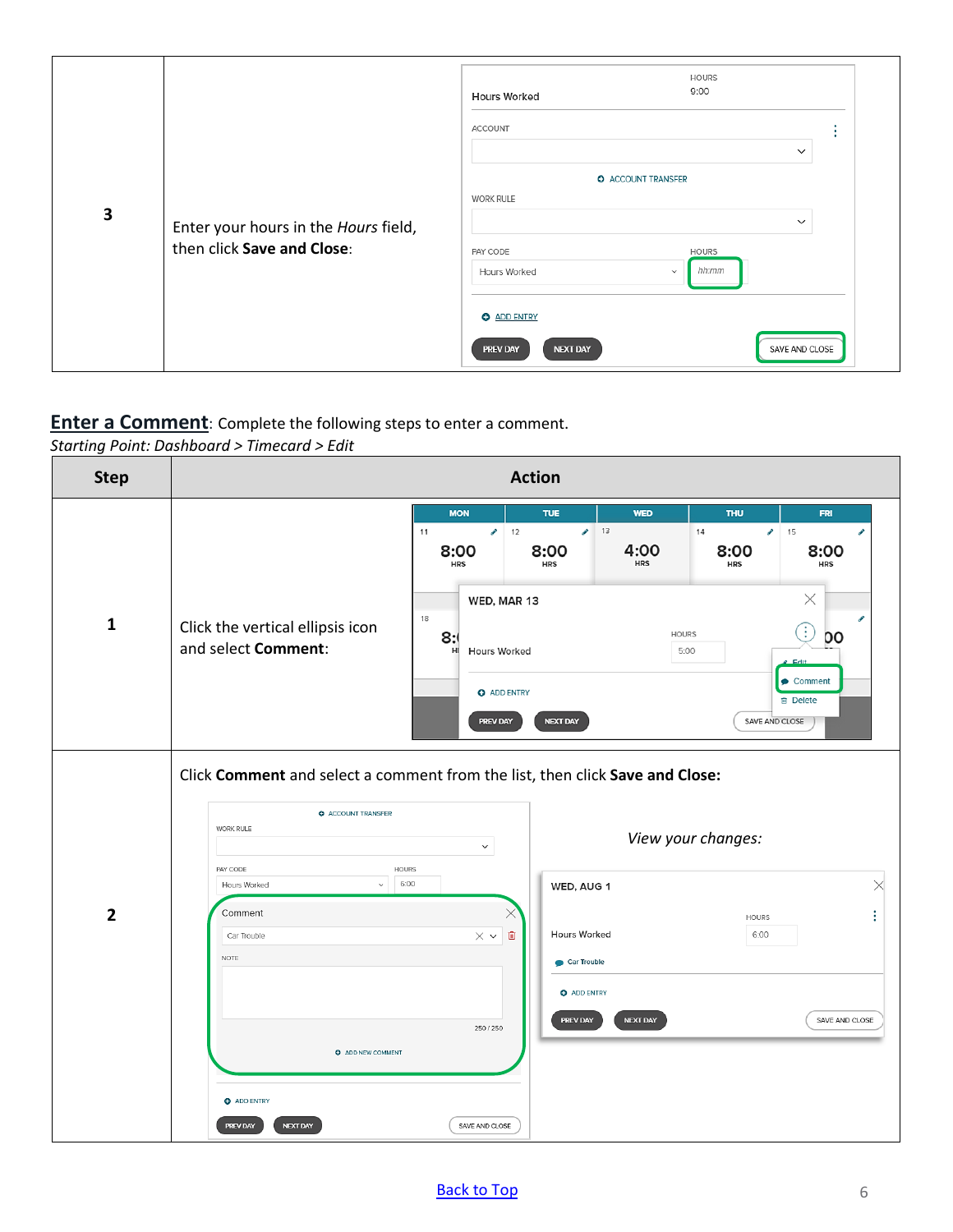### <span id="page-6-0"></span>**Delete Time**: Complete the following steps to delete your time entry.

*Starting Point: Dashboard > Timecard > Edit*

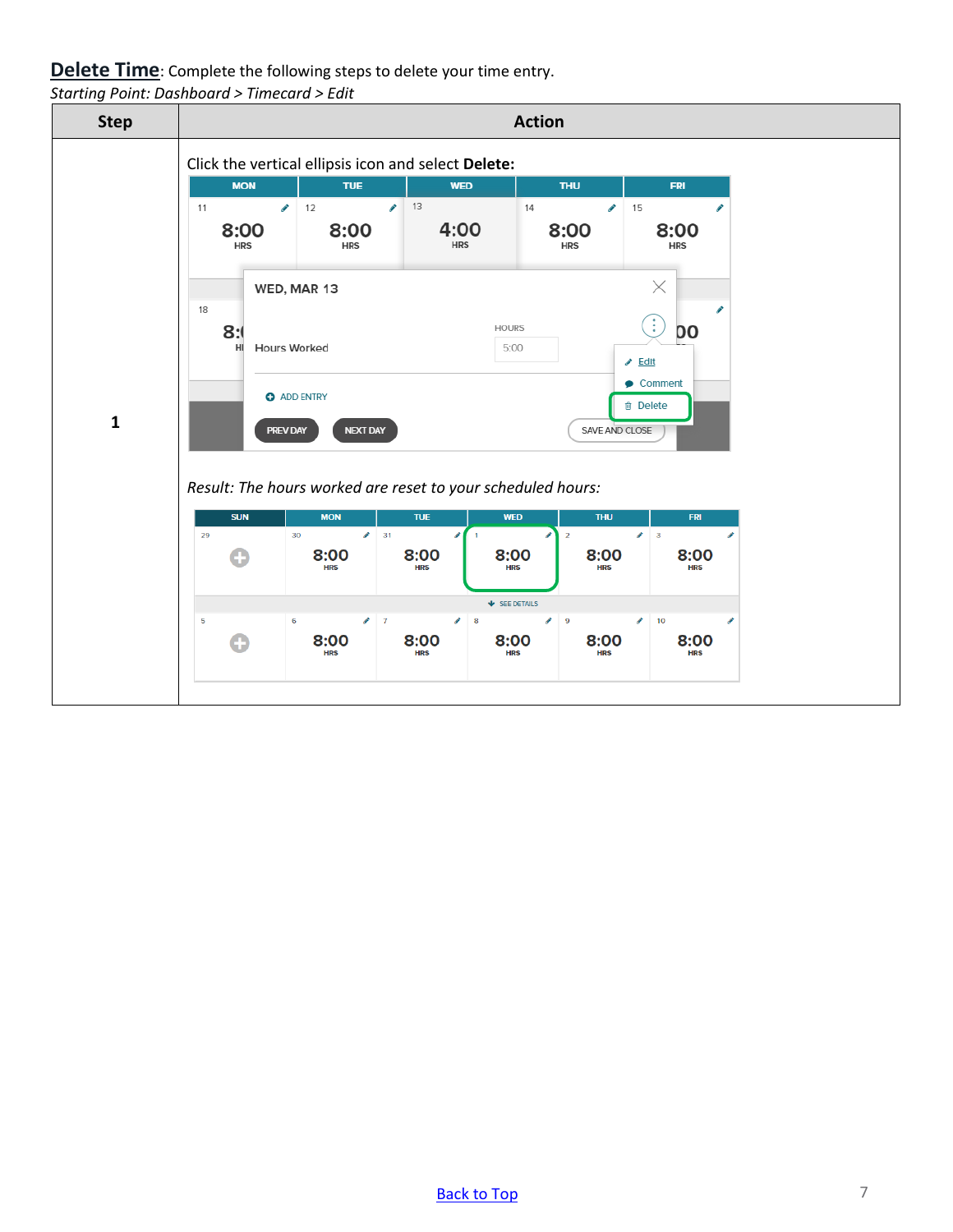#### <span id="page-7-0"></span>**Non-Exempt Transfer Time:** Complete the following steps to transfer your time.

*Starting Point: Dashboard > Clock*

| <i>Starting Fornt. Dashboard -</i> Clock<br><b>Step</b> | <b>Action</b>                                                                                                                                                                                                                                                                                                                                                                                                                                                                                                                                                                                                                                                      |  |  |
|---------------------------------------------------------|--------------------------------------------------------------------------------------------------------------------------------------------------------------------------------------------------------------------------------------------------------------------------------------------------------------------------------------------------------------------------------------------------------------------------------------------------------------------------------------------------------------------------------------------------------------------------------------------------------------------------------------------------------------------|--|--|
|                                                         | Click the caret icon. The Advanced Clock Options tile is displayed:                                                                                                                                                                                                                                                                                                                                                                                                                                                                                                                                                                                                |  |  |
| $\mathbf{1}$                                            | ×<br><b>Advanced Clock Options</b><br>Clock<br>1:02:34 PM<br><b>CURRENT TIME</b><br>12:55:30 PM<br>Oct 16<br>Oct 16<br>Transfer<br>Select where you will be charging your time<br>ACCOUNT<br>Please Select<br>$\checkmark$<br>$\rightarrow$<br><b>CLOCK IN</b><br><b>O</b> NEW ACCOUNT<br><b>O</b> ADD A COMMENT                                                                                                                                                                                                                                                                                                                                                   |  |  |
| $\mathbf{2}$                                            | Click the Account picklist. The Account Transfer page is displayed with a list of accounts and<br>descriptions:<br>The Account field displays the five most recent<br>X<br><b>Advanced Clock Options</b><br>transfers, in a quick pick format.<br>▲<br><b>Account Transfer</b><br>$\times$<br>1:02:34 PM<br>Locatic<br>Oct 16<br>Job:<br>-Please Select-<br>Q Search<br>$\mathsf{Code}$<br>Description<br>Transfer<br>CA002<br>CA Water<br>Select where you will be charging your time<br>HIOO1<br>CA Water Hawait<br>1,001<br>Chicago Office<br>OH001<br>Cleveland<br>ACCOUNT<br>Please Select<br><b>O</b> NEW ACCOUNT<br><b>O</b> ADD A COMMENT<br>SELECT DESCRI |  |  |